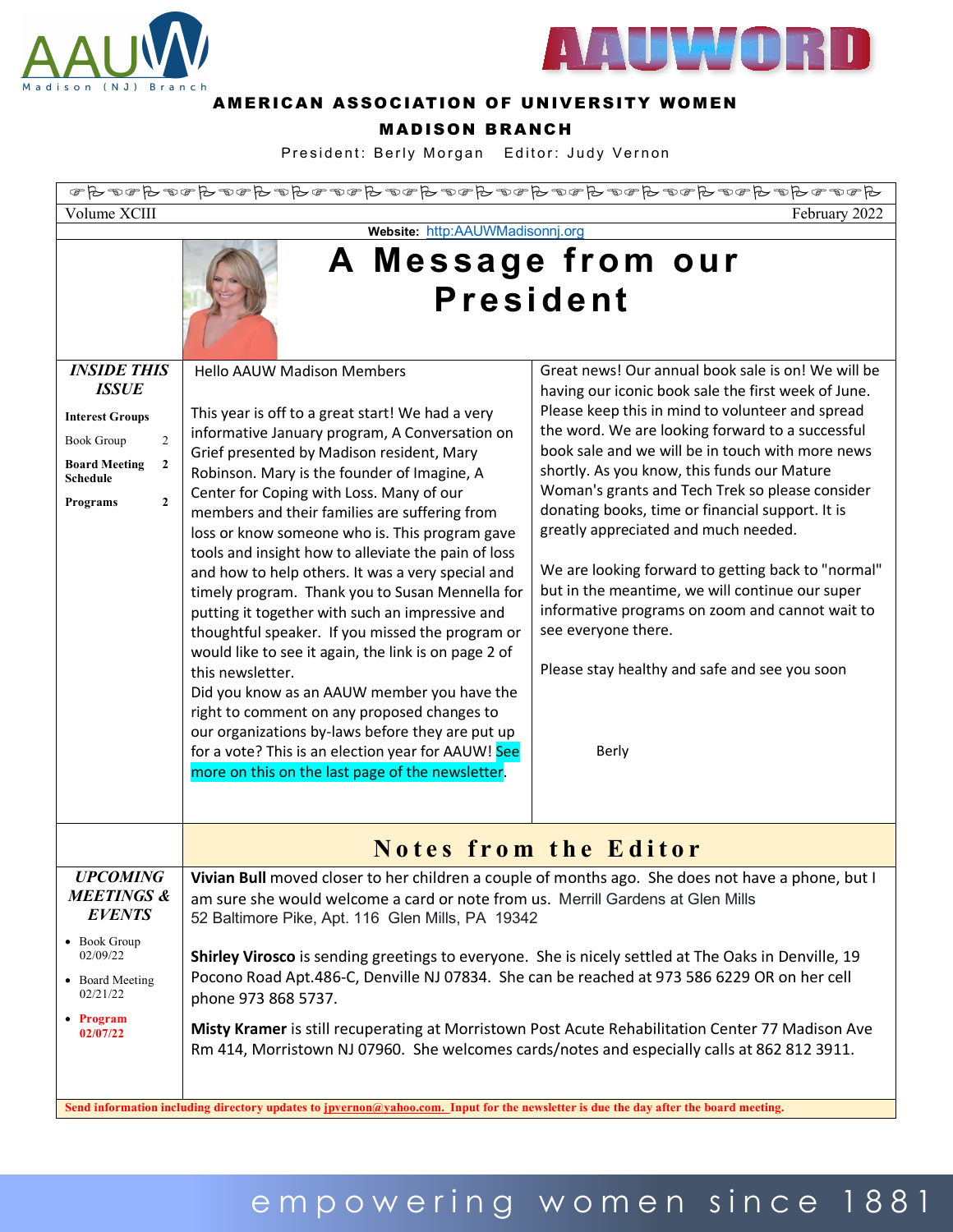| $P+2$ | Announcements and Events & B |  |  |
|-------|------------------------------|--|--|
|-------|------------------------------|--|--|

**February 2022**



# **The Book Group Mahjongg**

|                                                                                                                                                                                                                                                                                                                                                                                                                                                                                          | $\cdots$                                                                                                                                                                                                                                                                                             |  |  |  |
|------------------------------------------------------------------------------------------------------------------------------------------------------------------------------------------------------------------------------------------------------------------------------------------------------------------------------------------------------------------------------------------------------------------------------------------------------------------------------------------|------------------------------------------------------------------------------------------------------------------------------------------------------------------------------------------------------------------------------------------------------------------------------------------------------|--|--|--|
| All are welcome to join us. Lots of conversation and sharing<br>ideas on the book, author, and its reviews. Come and join us<br>bringing your suggestions for future reads. Contact Kathleen<br>Magill or Susan Mennella for more information and to be put<br>on the list for the Zoom link. NEW MEMBERS welcome!<br>Contact Susan Mennella or Kathleen Magill to learn more or to<br>be added to the email list.<br>The Book Group will meet on the second Wed of the month at<br>1PM. | Mahjongg group is resuming its schedule playing on the<br>second and fourth Monday of the month. We meet at<br>11:30 am at Shirley Mutchler's home, 12 GROVE ST,<br>MADISON. Bring lunch. NEW MEMBERS welcome! We will<br>teach you to play.<br>Will resume as Covid 19 allows. Watch this<br>space. |  |  |  |
| Feb 9, 2022 at 1PM                                                                                                                                                                                                                                                                                                                                                                                                                                                                       |                                                                                                                                                                                                                                                                                                      |  |  |  |
| Virtual meeting*                                                                                                                                                                                                                                                                                                                                                                                                                                                                         | <b>UPDATES for your Calendar</b>                                                                                                                                                                                                                                                                     |  |  |  |
| <b>Book:</b>                                                                                                                                                                                                                                                                                                                                                                                                                                                                             |                                                                                                                                                                                                                                                                                                      |  |  |  |
|                                                                                                                                                                                                                                                                                                                                                                                                                                                                                          | <b>Mature Woman's Grant Application</b>                                                                                                                                                                                                                                                              |  |  |  |
| <b>Project Hail Mary a novel</b>                                                                                                                                                                                                                                                                                                                                                                                                                                                         | We will announce the availability of the grant in                                                                                                                                                                                                                                                    |  |  |  |
| Author:<br>Weir, Andy                                                                                                                                                                                                                                                                                                                                                                                                                                                                    | the next few weeks. Applications will be available<br>on line by mid-February.                                                                                                                                                                                                                       |  |  |  |
| <b>March Book</b>                                                                                                                                                                                                                                                                                                                                                                                                                                                                        |                                                                                                                                                                                                                                                                                                      |  |  |  |
|                                                                                                                                                                                                                                                                                                                                                                                                                                                                                          | <b>BOOK SALE</b>                                                                                                                                                                                                                                                                                     |  |  |  |
| The dictionary of lost words: a novel                                                                                                                                                                                                                                                                                                                                                                                                                                                    | At the January Board Meeting we have agreed to                                                                                                                                                                                                                                                       |  |  |  |
|                                                                                                                                                                                                                                                                                                                                                                                                                                                                                          | hold our annual book sale. Details will be                                                                                                                                                                                                                                                           |  |  |  |
| Author<br><b>Williams, Pip</b>                                                                                                                                                                                                                                                                                                                                                                                                                                                           | available later this spring. Set up starts June 5,                                                                                                                                                                                                                                                   |  |  |  |
|                                                                                                                                                                                                                                                                                                                                                                                                                                                                                          | and collection will be June 6-8, sale 8-12.                                                                                                                                                                                                                                                          |  |  |  |
| <b>April Book</b>                                                                                                                                                                                                                                                                                                                                                                                                                                                                        |                                                                                                                                                                                                                                                                                                      |  |  |  |
| THE GIRLS IN THE WILD FIG TREE How I Fought to Save                                                                                                                                                                                                                                                                                                                                                                                                                                      |                                                                                                                                                                                                                                                                                                      |  |  |  |
| Myself, My Sister, and Thousands of Girls Worldwide                                                                                                                                                                                                                                                                                                                                                                                                                                      |                                                                                                                                                                                                                                                                                                      |  |  |  |
| By Nice Leng'ete with Elizabeth Butler-Witter                                                                                                                                                                                                                                                                                                                                                                                                                                            |                                                                                                                                                                                                                                                                                                      |  |  |  |
|                                                                                                                                                                                                                                                                                                                                                                                                                                                                                          |                                                                                                                                                                                                                                                                                                      |  |  |  |
| <b>Board Meeting</b>                                                                                                                                                                                                                                                                                                                                                                                                                                                                     |                                                                                                                                                                                                                                                                                                      |  |  |  |
| Board meetings are held at 7:30 p.m. unless otherwise noted. We will continue to use Zoom and links will be<br>communicated to board members. Members are welcome to participate and should request login information from<br>President. Since we are using Zoom, no snow days are planned<br>Check the newsletter $\&$ e-mails for changes.                                                                                                                                             |                                                                                                                                                                                                                                                                                                      |  |  |  |

**2022:** February 21 March 21 April 18 May 16 June 20

## **Madison Branch Programs**

**UPDATE:** Our January program was very well attended and successful. We have recorded it for those of you who could not participate or wish to see it again.

Here is the link: https://us02web.zoom.us/rec/share/lir0wvPlD0-7lykNH4HUlotuQ857Nh13-keuPzEMRGzXwDS6dUGdxCu1ZqkCT-T.uILMsHTaSOhTLAsK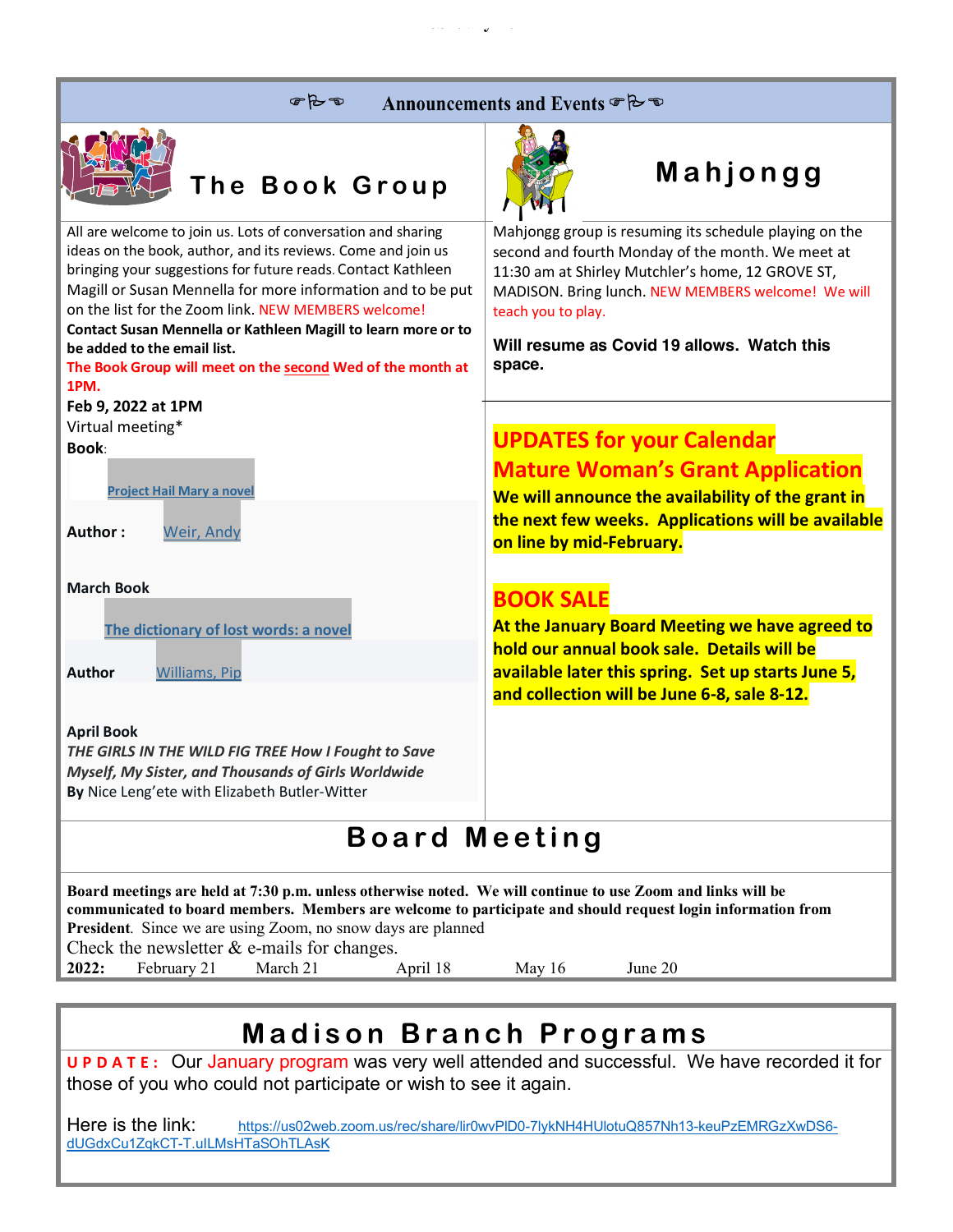## **Madison Branch Programs**

**February 2022**

**continued**

**Monday February 7, 7:00 PM Virtual link will be sent out Saturday Feb 5, 2022** The New "Normal"- Implications for NJ Women Speaker: Kimberly Iozzi, PhD, Executive Director Dress for Success

Dress for Success Northern NJ-10 Counties works with a diverse array of corporate partners and serves hundreds of women each year at various stages in their careers. As a result, we get a bird's eye view of workplace shifts and trends in NJ and how they impact women. In this important discussion, we will take a closer look at what the "New Norm" actually means for us and what we can expect in 2022 and beyond.

Dress for Success Northern NJ-10 Counties empowers women to achieve economic independence by providing a network of support, professional attire and development tools to help women thrive in work and in life. In 2021, we served 1200 women - many of whom are 50+, educated, experienced, recently downsizedunable to find work and stripped of their confidence in a new world. We provide all services at no cost to all women and are funded by individual and corporate donations, grants, and sponsorships.



**Kimberly Iozzi** joined Dress for Success Northern NJ – 10 Counties as its Executive Director in 2018. She is a results-driven executive with over twenty years of experience in government and nonprofit management. She has dedicated her entire career to empowering low and moderate-income families achieve economic self-sufficiency, personal development and growth. Prior to her tenure at Dress for Success, she spent fifteen years as the Executive Director of the Newton Housing Authority, earning Congressional Certificates of Merit, as well as national and regional recognition from her peers for program innovation. In addition to having the type of experience that lends itself to her current role, Kimberly has extensive

training that has provided her with the technical aspects of planning, organization and management. She earned a Master of Public Administration degree from Seton Hall University and later, a doctoral degree in Organizational Psychology from Capella University. Kim resides in Mount Olive with her husband and two boys, ages 6 and 9.

### **Thursday, March 17, 2022: Program Time 7:00PM NOTE THE CHANGE IN DATE**

Program: *Without A Whisper* – We will have streaming rights to film a week before the discussion. Speaker: Katsitsionni Fox, Film Producer Co-sponsored by College Club of Summit & LWV of Union, Plainfield, and Hillside **Virtual program - Link will be sent to you in separate email around March 10, 2022**



### Home – AAUW : Empowering Women Since 1881

AAUW could not be more proud to name Dr. Ngozi Okonjo-Iweala as its distinguished 2021 AAUW Alumnae Recognition Awardee. The award honors a past recipient of an AAUW fellowship or grant who has attained outstanding success and distinction in their chosen profession. www.aauw.org